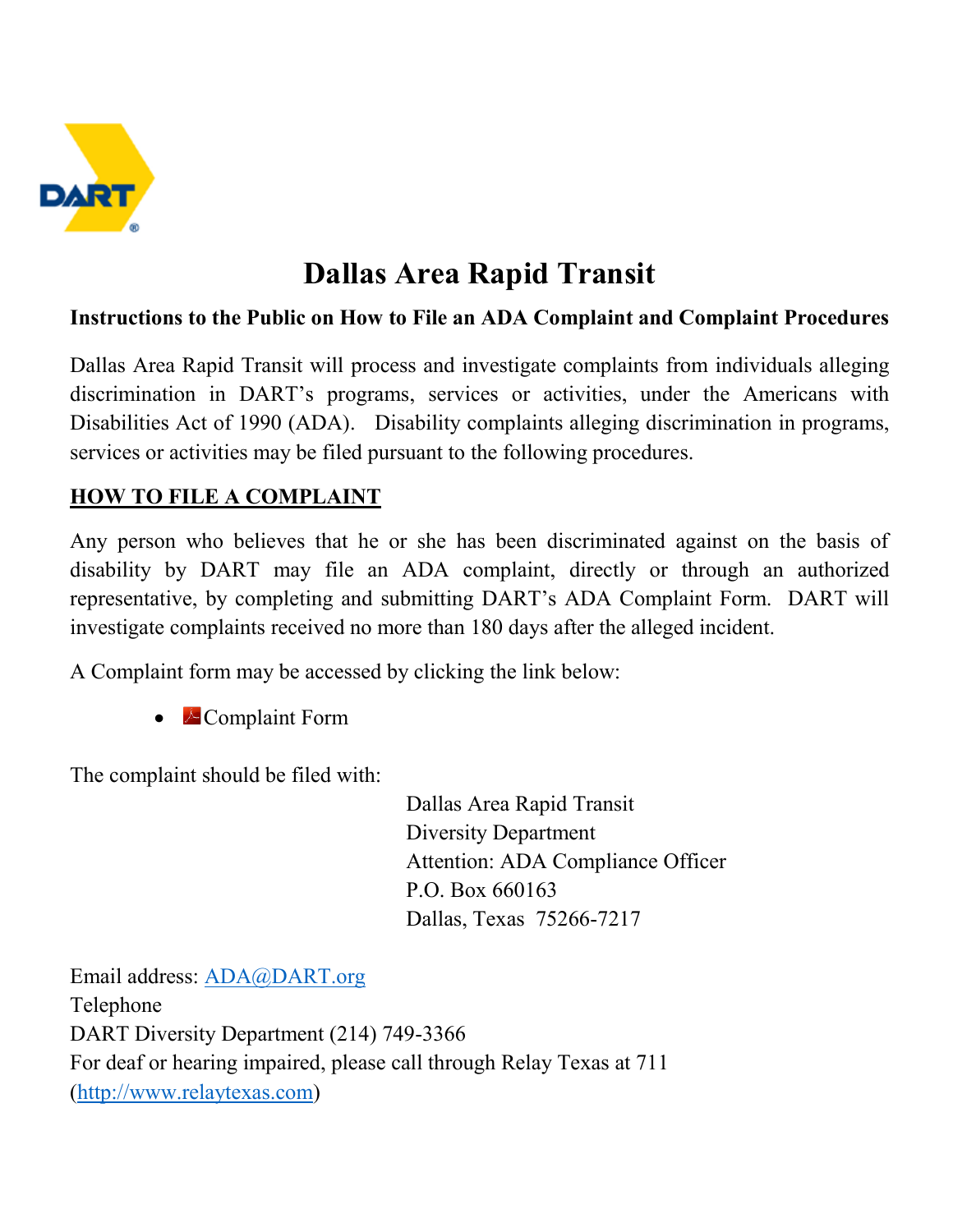### **COMPLAINT ACCEPTANCE**

Once the complaint is received, DART will review it to determine whether it has jurisdiction. The complainant will receive an acknowledgement letter within ten (10) days of our receipt of the complaint informing him/her whether the complaint will be investigated by our office.

# **INVESTIGATIONS**

DART will promptly investigate all complaints of alleged discrimination on the basis of disability in its services and programs. DART will process and investigate alleged complaints within 60 days of receiving a complete complaint. DART may contact the Complainant if more information is needed to resolve the complaint. The Complainant will have ten (10) business days from the date of contact to send requested information to DART. DART may choose to close the complaint if the requested information is not received within ten (10) business days. A complaint can also be administratively closed if the Complainant no longer wishes to pursue the complaint, or if the complainant fails to cooperate in the investigation of the complaint.

# **LETTERS OF FINDINGS**

After the investigation is completed, DART will make a final decision and issue one of the following letters to the Complainant based on the investigation findings:

- a. A letter of finding summarizing the allegations and indicating DART did not find a violation of ADA regulations. This letter closes the case.
- b. A letter of finding summarizing the allegations and indicating DART's services or programs is in violation of ADA regulations. The letter will also contain a brief description of remedies DART will undertake to achieve compliance.

#### **RIGHT TO APPEAL**

A Complainant may appeal a final decision resulting from an ADA investigation by submitting a written appeal to DART no later than ten (10) business days after receipt of the final decision letter. The appeal must be submitted to the Vice President, Diversity at the following address: Diversity Department, P.O. Box 660163, Dallas, TX 75266-7217.

• Appeal Form